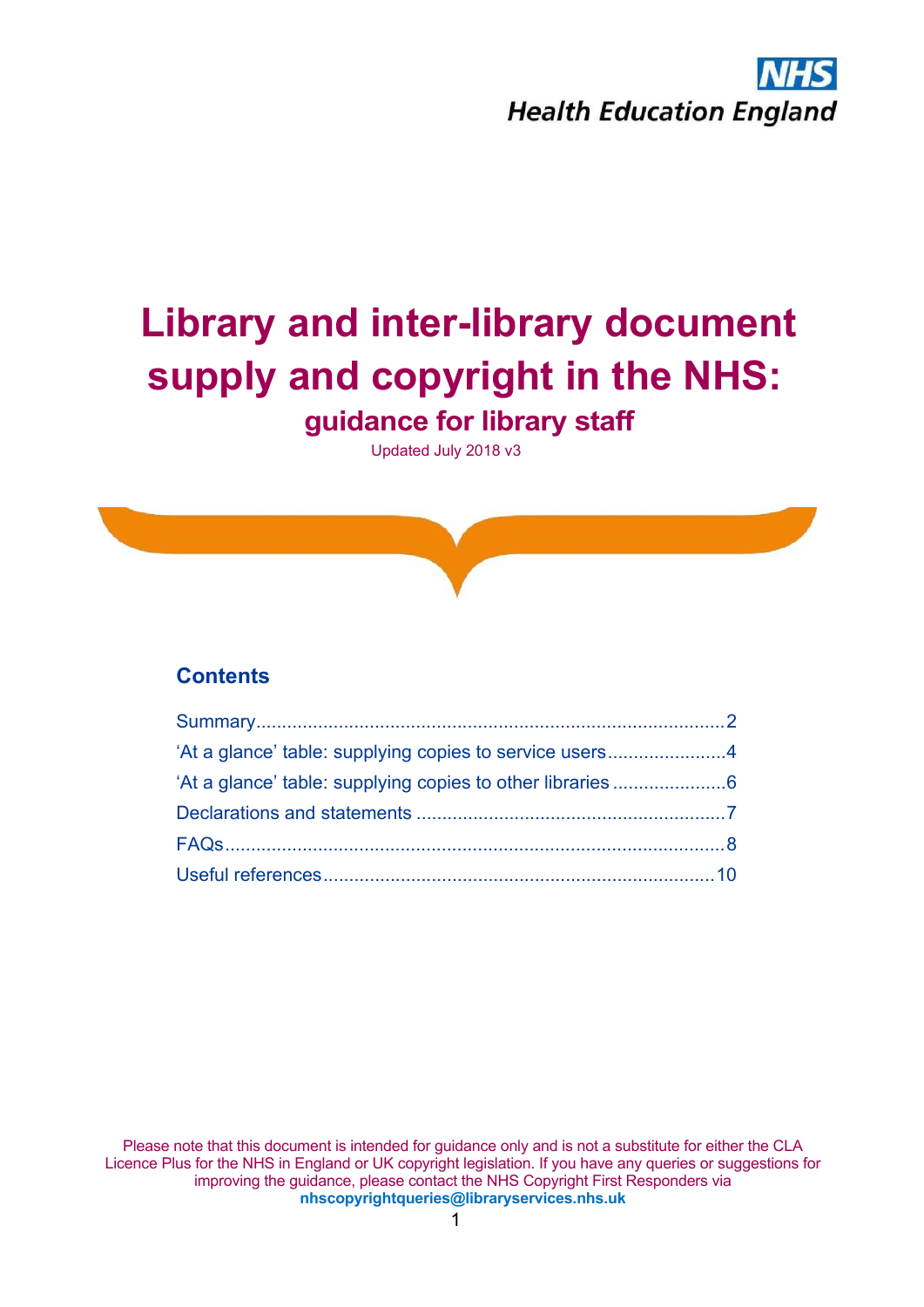<span id="page-1-0"></span>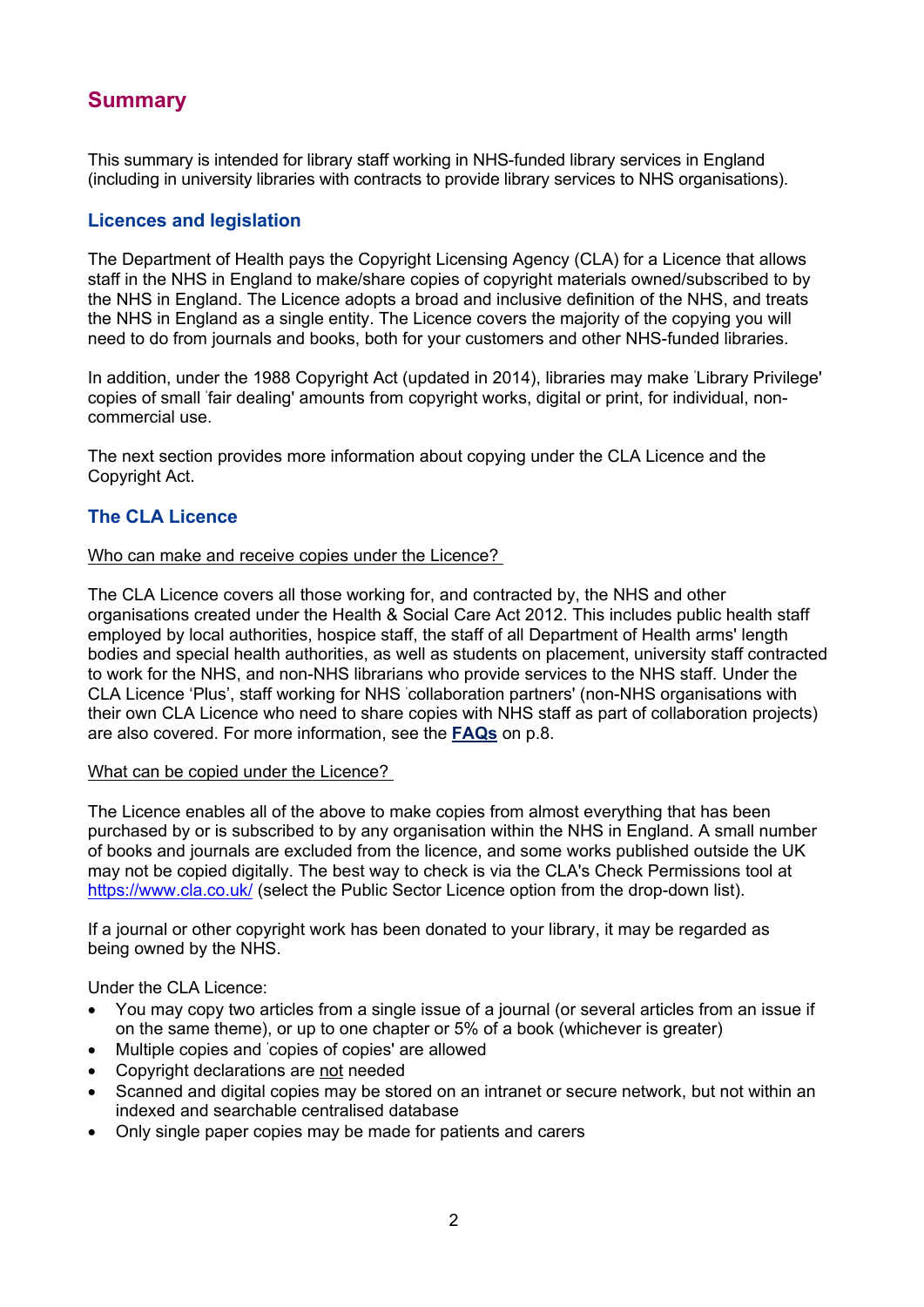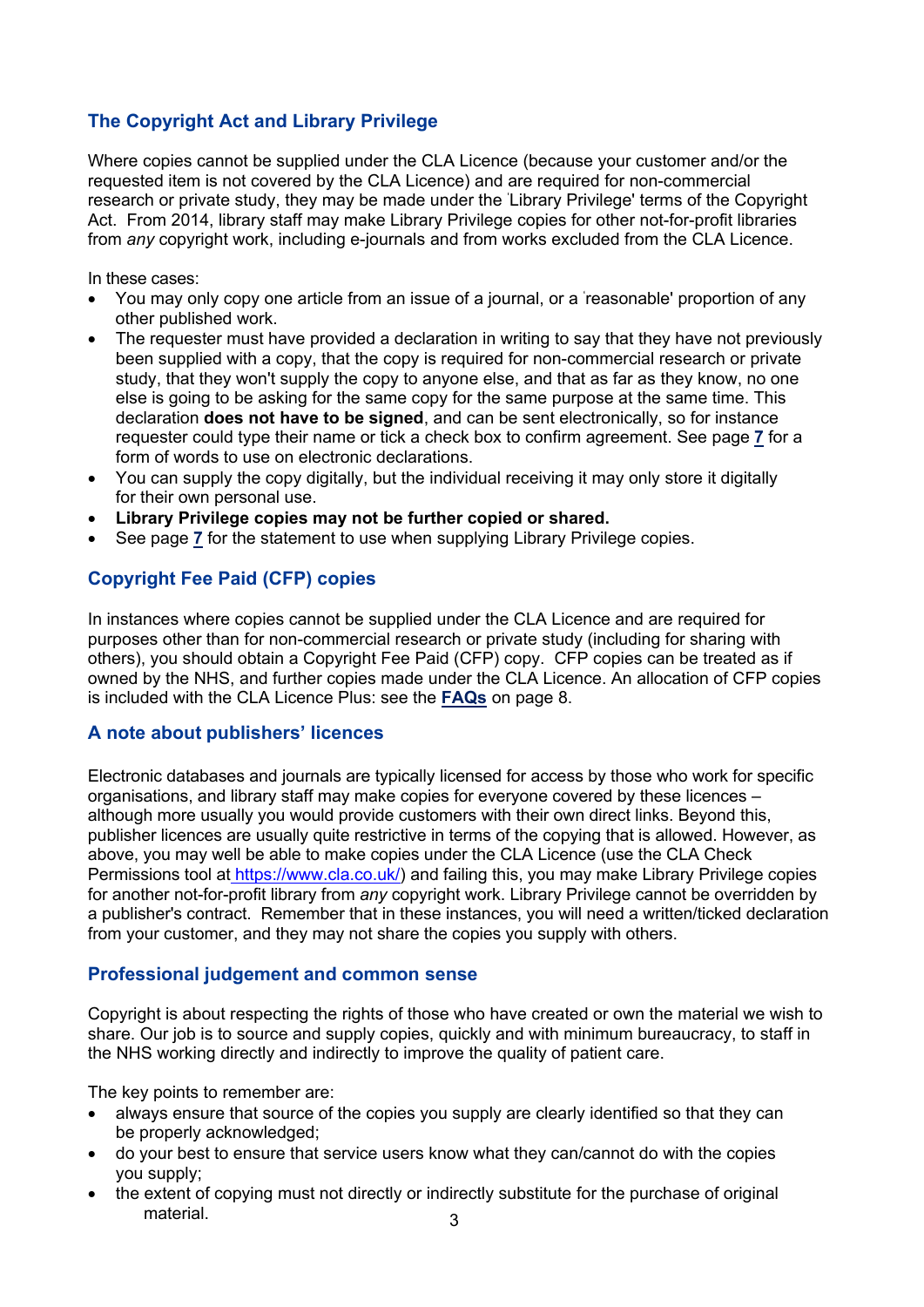$\mathcal{L}(\mathcal{L})$  and the contract of the contract of the contract of the contract of the contract of the contract of the contract of the contract of the contract of the contract of the contract of the contract of the contra  $\pm$  100  $\pm$ 

|                                                           | $\overline{0}$                      | $\overline{0}$ | 2.34!<br>$\overline{0}$                                                                                                                                                                     | $\therefore$ 2<br>$\theta$                                                        | $\therefore$ $\degree$ 5246<br>76817476!<br>$92 -$<br>$\overline{0}$ |
|-----------------------------------------------------------|-------------------------------------|----------------|---------------------------------------------------------------------------------------------------------------------------------------------------------------------------------------------|-----------------------------------------------------------------------------------|----------------------------------------------------------------------|
| $/$ :<br>$\star$<br>$\overline{7}$<br>$\alpha$            | $!$ "#<br>$\boldsymbol{\mathsf{S}}$ |                | 6 5<br>$\ddot{z}$<br>$\mathop{!}\nolimits$ " $\#$<br>÷<br>6<br>$.1:5558$ & 8 & 6:<br>$\overline{\#}$<br>9 &<br>$\sf B$<br>$5\phantom{.0}$<br>÷.<br>$\overline{6}$<br>C <sub>D</sub><br>$\&$ | $\overline{\mathsf{E}}$<br>$\frac{1}{2}$ #7<br>$\sim$<br>$\boldsymbol{\alpha}$    | $\overline{5}$<br>$!$ " #<br>$\sqrt{3}$<br>$\alpha$<br>$\pmb{8}$     |
| $\ddot{ }$<br>$/$ :<br>$\star$<br>$\overline{7}$<br>$\,<$ |                                     | $\,$ B         | $\overline{B}$<br>$\overline{5}$<br>$C\overrightarrow{D}$<br>6)<br>$\overline{5}$<br>$\boldsymbol{\alpha}$                                                                                  | $\overline{B}$<br>$\overline{5}$<br>$6\phantom{1}6$<br>÷<br>$\boldsymbol{\alpha}$ | & $#$<br>$\boldsymbol{\alpha}$<br>$\pmb{8}$                          |

<span id="page-3-0"></span>

|  |      |         | $\mathcal{L}$ | $\sim$ |                                                     |         |
|--|------|---------|---------------|--------|-----------------------------------------------------|---------|
|  | HH E | $1 + 1$ |               |        | $\mathfrak{g}$ and $\mathfrak{g}$<br>$\overline{1}$ | $\circ$ |

 $\overline{1}$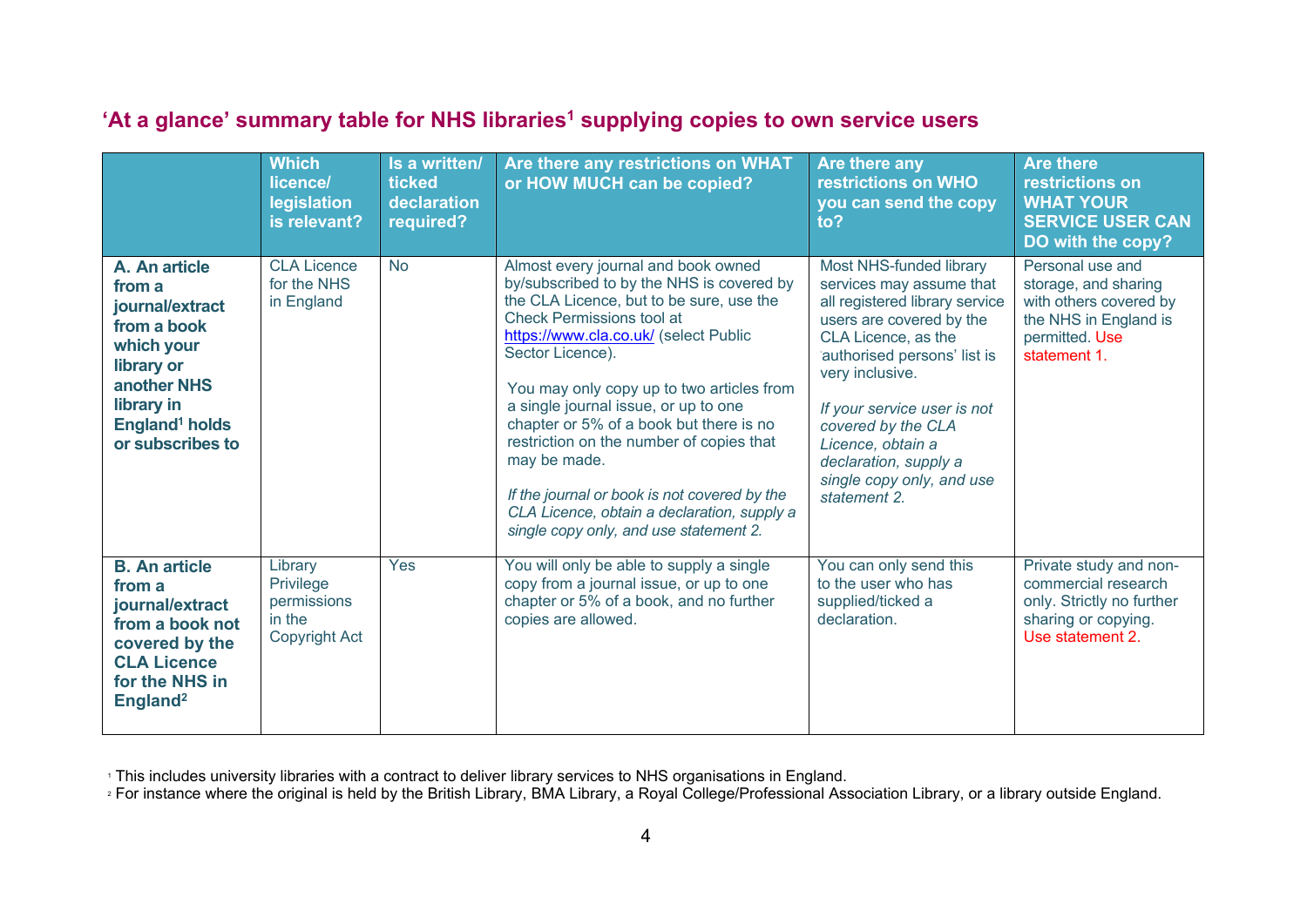|                                                      | $\mathcal{A}^{\mathcal{A}}$<br>$\overline{\phantom{a}}$<br>$\overline{0}$ | $\vert$ 1<br>$\sim$<br>$\overline{0}$                     | 2.34!                                                                         | $\overline{0}$                                          | $\therefore$ 2<br>$\overline{0}$                 | $\frac{1}{2}$ . $\frac{1}{2}$ 5246<br>76817476<br>$\overline{0}$<br>$\sim$                                   |
|------------------------------------------------------|---------------------------------------------------------------------------|-----------------------------------------------------------|-------------------------------------------------------------------------------|---------------------------------------------------------|--------------------------------------------------|--------------------------------------------------------------------------------------------------------------|
| $+!$<br>-1<br>#<br>$\%$<br>$')$ # % (<br>$\ddot{ }$  | $!$ "#<br>$\$\$<br>$\&$                                                   | -1                                                        | $\left( \begin{array}{c} 1 \\ 1 \end{array} \right)$<br>65<br>84<br>5)        | $6\phantom{1}6$<br>$1:5558$ &                           | $\overline{\phantom{a}1\phantom{a}}$<br>$\alpha$ | $\lambda$<br>5<br>$!$ "#<br>$\boldsymbol{\mathsf{S}}$<br>$\boldsymbol{\alpha}$<br>$\pmb{8}$                  |
| 9<br>$\ddot{}$<br>$\pm$<br>$\star$<br>$\overline{r}$ | $!$ "#<br>\$<br>$\boldsymbol{\alpha}$                                     | -1                                                        | 84<br>65<br>-11<br>5<br>$\lambda$                                             | $\,6$<br>: 5558<br>$\mathbf{g}$                         | $\overline{4}$<br>8<br>$\ddot{ }$                | $\overline{5}$<br>$\mathop{!}\nolimits$ " $\#$<br>$\boldsymbol{\mathsf{S}}$<br>$\&$<br>$\boldsymbol{\delta}$ |
| $\overline{7}$<br>۰.<br>$\sim$<br>$-$ )              |                                                                           | Τ.                                                        | $\left\lfloor \quad \right\rfloor$<br>65<br>84<br>5)                          | $6\phantom{1}6$<br>$.1:5558$ &                          | G<br>T<br>$\&$                                   | $\overline{5}$<br>$\frac{1}{2}$ $\frac{1}{2}$ $\frac{1}{2}$<br>$\frac{1}{2}$<br>$\&$<br>&                    |
| #<br>$\ddot{}$<br>$\sim$                             | $\overline{4}$<br>$\overline{5}$<br>5                                     | $\overline{5}$<br>$\overline{5}$<br>$\boldsymbol{\alpha}$ |                                                                               | $\geq$<br>$\mathcal{A}^{\mathcal{A}}_{\mathcal{A}}$ and | $5\overline{)}$<br>$\overline{7}$                | & B<br>$\boldsymbol{6}$                                                                                      |
| $\pmb{8}$<br>$\mathcal{F}$                           | $\ddot{\phantom{1}}$                                                      | $\sqrt{5}$<br>$\sqrt{5}$<br>$\ddot{ }$                    | $5\quad 6\quad 5$<br>$\frac{1}{2}$ " #<br>$5\overline{)}$<br>6<br>$\mathbf C$ | $5\phantom{.0}$                                         | $\left) 5$<br>$\frac{1}{2}$ .                    | $\sqrt{5}$                                                                                                   |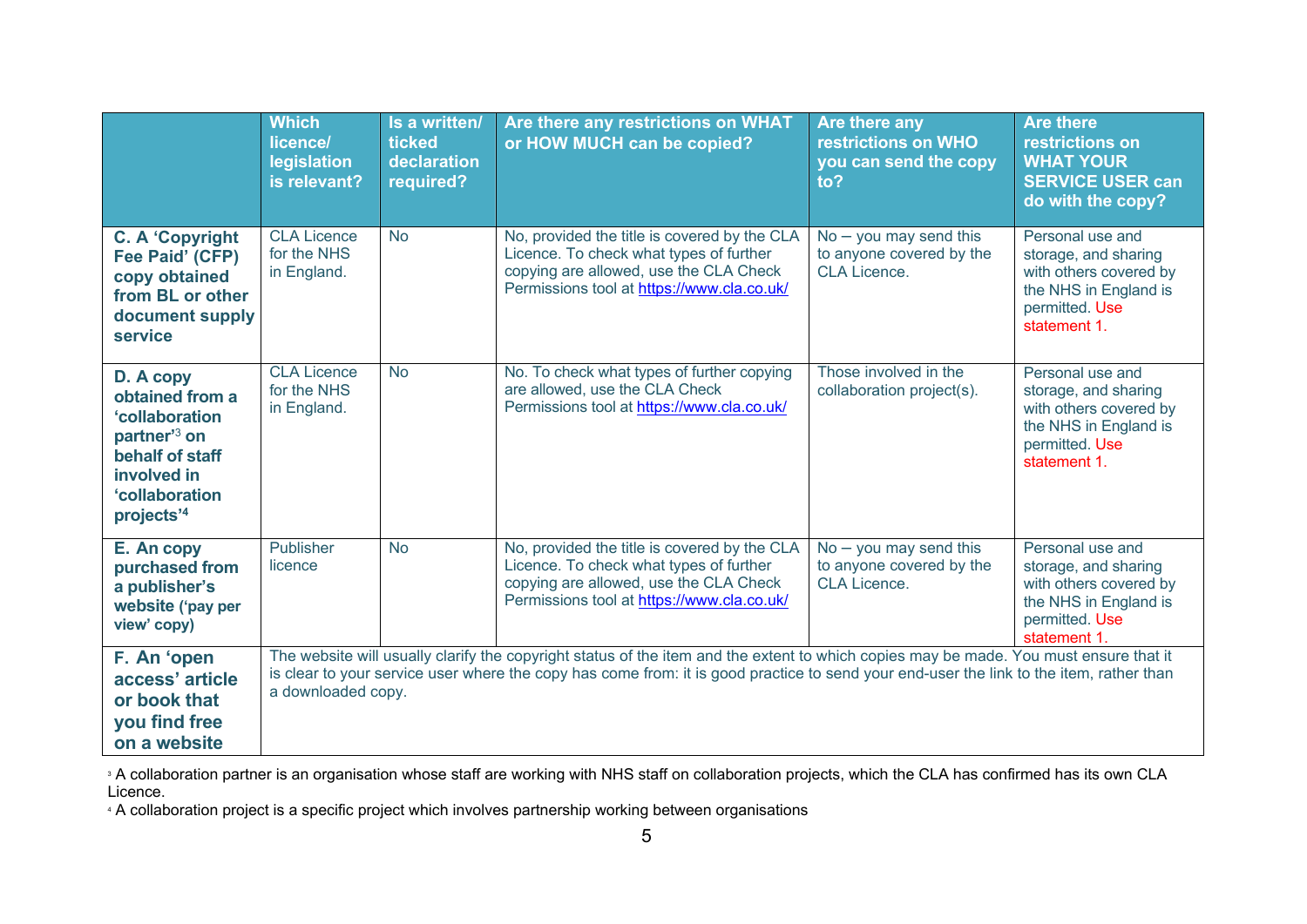|                             | У.                         | 9              |                                                                                             | $\begin{bmatrix} 1 & 1 \\ 1 & 1 \end{bmatrix}$ $\begin{bmatrix} 2 & 34 \end{bmatrix}$ | $\overline{0}$ |
|-----------------------------|----------------------------|----------------|---------------------------------------------------------------------------------------------|---------------------------------------------------------------------------------------|----------------|
|                             | $\overline{0}$             | $\overline{0}$ |                                                                                             |                                                                                       |                |
| $\mathbf{H}$ .              | $\pm$ "#<br>$$\mathbb{S}$$ |                | $6\overline{6}$<br>$5\overline{5}$<br>$\overline{1}$<br>$\frac{1.15558}{88}$<br>86:<br>$\#$ | $\frac{1}{2}$ #<br>÷<br>$\boldsymbol{6}$<br>9 &                                       |                |
| ${\bf C}$<br>$\overline{7}$ |                            |                | $\overline{B}$<br>5<br>6 &<br>C <sub>D</sub>                                                | ÷                                                                                     |                |
| $\Delta \phi = 0.01$        |                            | $\mathsf B$    | $\mathsf B$                                                                                 | CD                                                                                    | 6 &            |
| $\overline{1}$              |                            |                | $\mathcal{A}^{\text{max}}$                                                                  |                                                                                       |                |
| $\overline{7}$              |                            |                |                                                                                             |                                                                                       |                |

 $\label{eq:2.1} \begin{array}{l} \mathcal{L}_{\mathcal{A}}(\mathcal{A})=\mathcal{L}_{\mathcal{A}}(\mathcal{A})\otimes\mathcal{L}_{\mathcal{A}}(\mathcal{A}) \end{array}$ 

<span id="page-5-0"></span> $\begin{array}{c|c}\n \cdot \text{S} & \text{7!} \text{#} \\
\hline\n & \text{K} & \text{8}\n \end{array}$  $\frac{1}{1}$ 

 $\overline{\phantom{a}}$ 

 $\pm$  .

 $\frac{1}{2}$  # 8. \* ;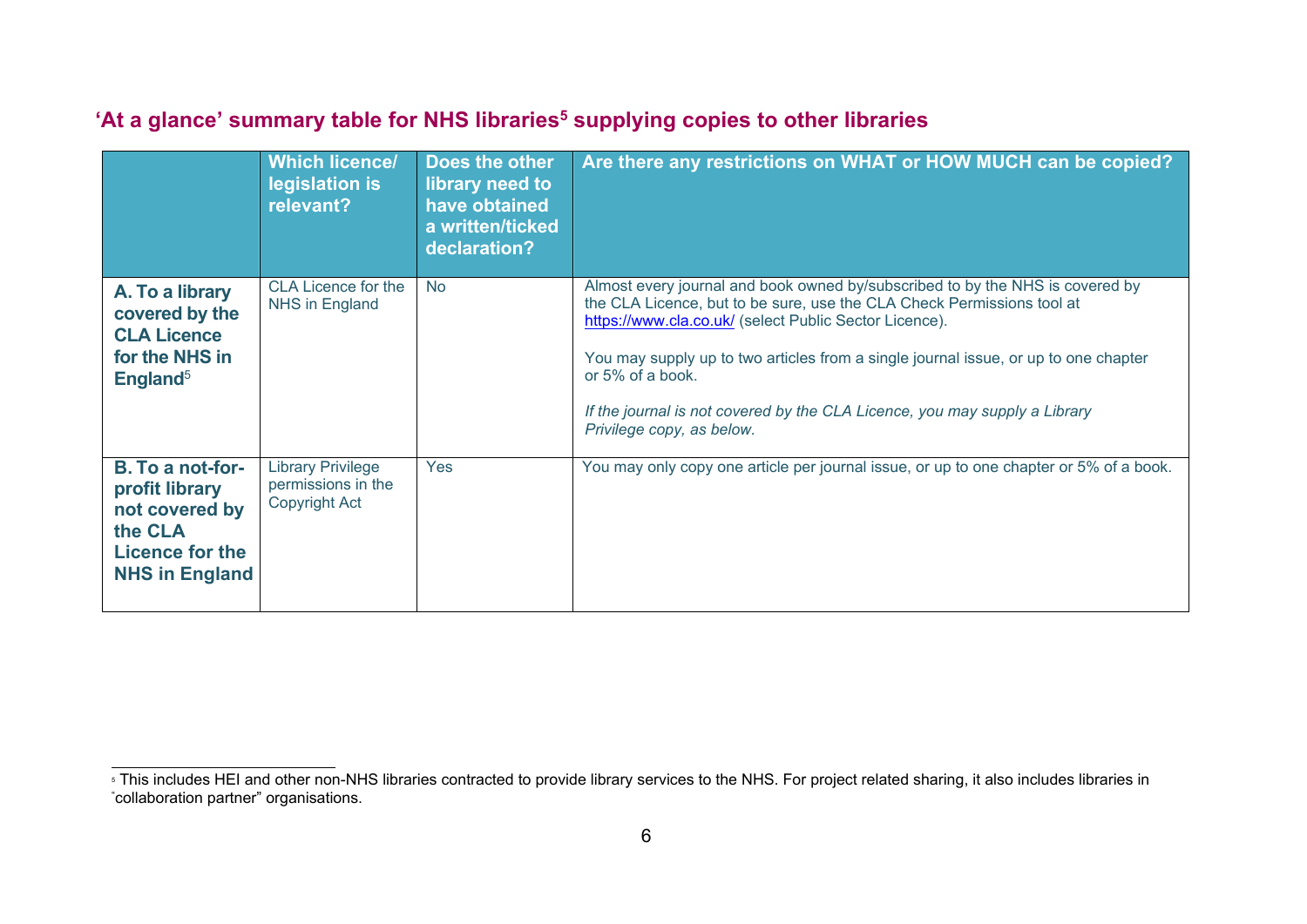<span id="page-6-0"></span>







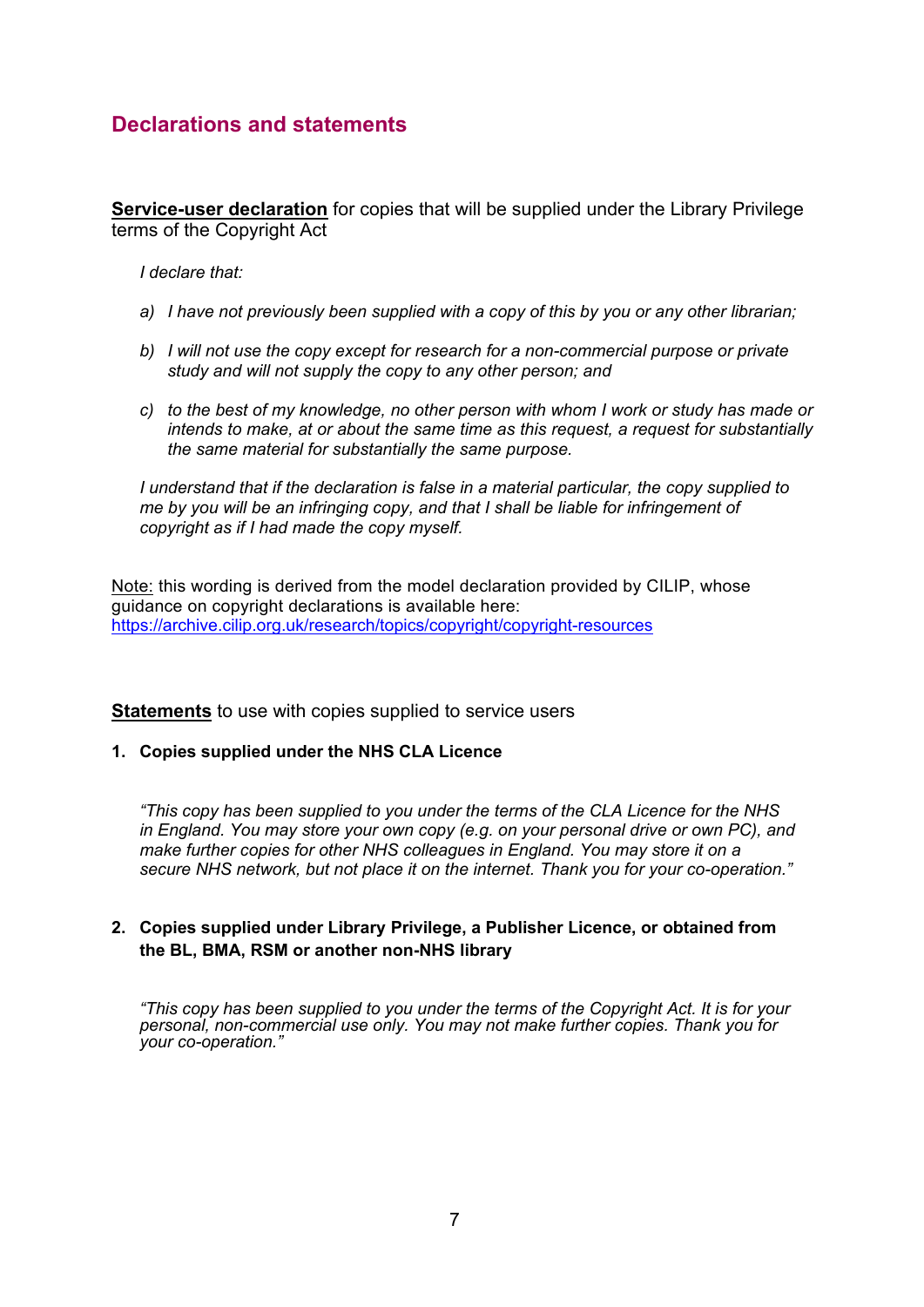<span id="page-7-0"></span> $# S$ 



 $\mathbf{1}$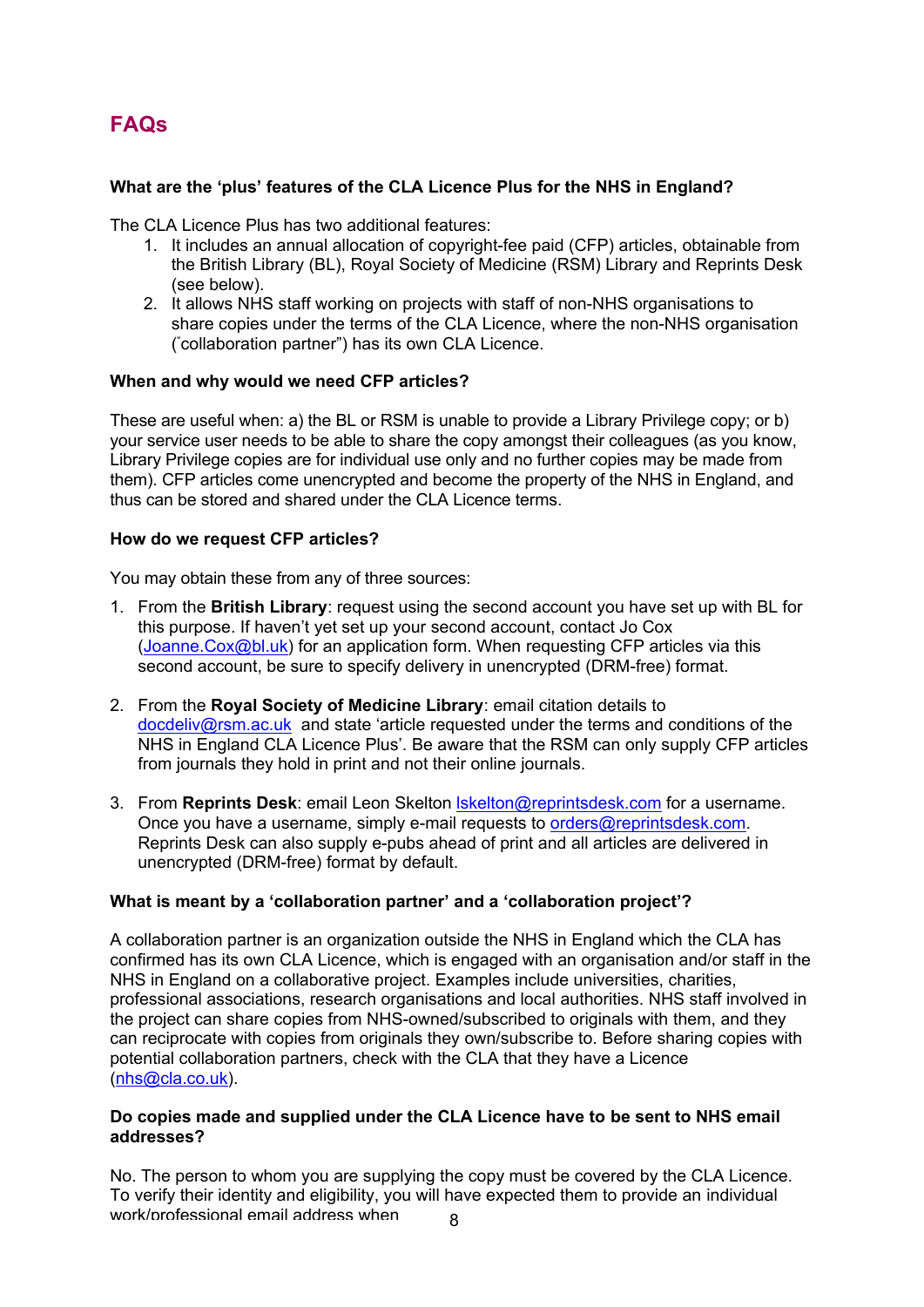registering to use your service and for an OpenAthens account. If for expedience they ask you to send a copy to an alternative individual email account, this is acceptable. Always accompany the copy with the statement that explains the copy has been supplied under the terms of the Licence and clarifies what further copying/storage is/is not allowed.

## **Is it possible for library staff or other NHS staff to make copies for patients under the CLA Licence?**

Currently it is only possible to make single, paper copies for patients and carers.

## **Are primary care staff and public health staff working for local authorities included under the CLA Licence for the NHS in England?** Yes.

# **Are hospice staff included under the CLA Licence?** Yes.

## **Are social care staff included under the CLA Licence?**

Generally speaking, no - unless they are working for the NHS or as part of an integrated care team which is funded by the NHS. However, most local authorities have a CLA Licence, and if NHS staff are working on a collaboration project with social care staff, you can share copies between them under the CLA Licence (first check with the CLA that the authority in question does have a Licence). And again, you may make Library Privilege copies for social care staff.

# **So, we always have the back-up option of supplying Library Privilege copies?**

Yes – but this is where the person you are supplying it to must still declare to you that the copy you are supplying is for their own private study or non-commercial research, and they may not make further copies. Obtain the declaration and use the second statement on page **7**.

## **Is it true that the declarations no longer need to be physically signed?**

Yes. This follows an amendment to the copyright legislation in 2014. You have to receive the declaration 'in writing' but users can do this electronically (e.g. 'tick' to agree to a written statement on an electronic request form or website, or send an email confirming agreement with the declaration terms in relation to one or more articles in a list). See p.**7** for suggested wording for the declaration.

## **Do declarations need to be kept?**

You are advised to keep declarations for six years beyond the end of the year in which you supply the copy, just in case a copyright owner ever made a legal challenge. They may be stored in either paper or electronic format, but for data protection reasons must be stored securely.

### **Is it the case that Library Privilege copies may be made for other libraries from electronic journals, including those published outside the UK?**

Yes. The updated Copyright Act allows libraries to copy small amounts of copyright works, for private study and non-commercial research, regardless of the format of the original. Under the Act, this is a fundamental right which cannot be limited by a contract, such as a publisher's licence.